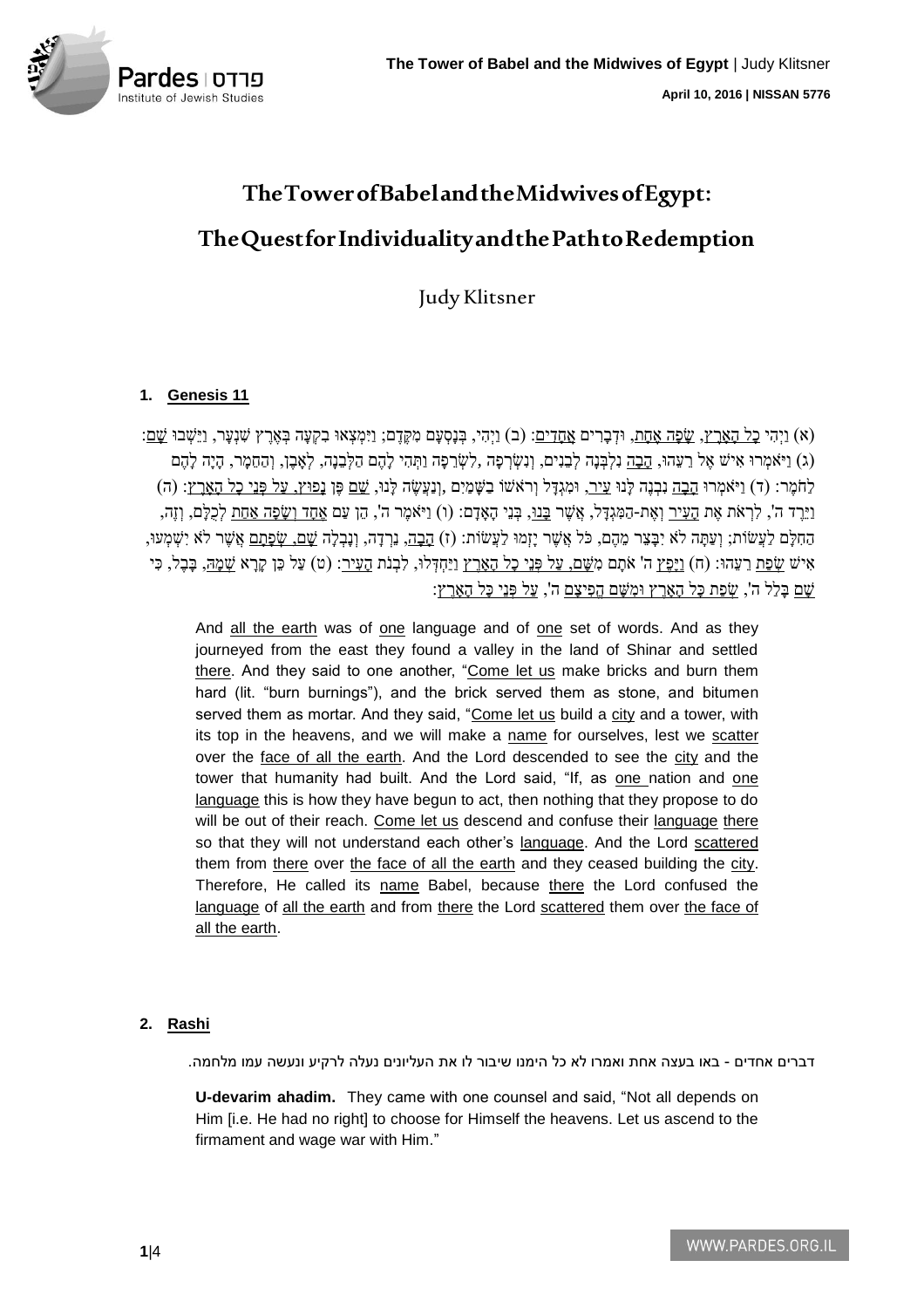

## **3. Haamek Davar**

We must understand what they were afraid of [and that is] that some would leave for another land. This was certainly connected to the "devarim ahadim" among them, as they feared that since not all human thoughts are identical, if some would leave they might adopt different thoughts. And so they made certain that no one left their enclave. Anyone who deviated from the "devarim ahadim" that was among them would be sentenced to burning, as was done with our forefather, Abraham. What emerges is that their "oneness of speech" was an impediment, as they decided to kill anyone who did not think as they did.

## **4. Mishnah Sanhedrin 4:5**

הקב''ה טבע כל אדם בחותמו של אדם הראשון ואין אחד מהן דומה לחבירו.

God imprinted each person with the stamp of Adam, and no one person is like another.

#### **Buber**

Not before a man… can say I, can he…to God—say thou, And even if he does it in a community, he can only do it "alone".

אֵלֶה תּוֹלְדֹּת שֵׁם בֵן מְאֵת שַׁנַה וַיּוֹלֵד אֶת אַרְפַּכְשַׁד שָׁנַתַיִם אַחַר הַמַּבּוּל:

This is the line of Shem. Shem was 100 years old when he begot Arpachshad, two years after the Flood.

## **5. Exodus 1**

(א) וְאֵלֶה שְׁמִעוֹן לְוִי וִיהוּדָה: (ג) (אָבָּה יִשְׂרָאֵל הַבָּאִים מִצְרָיִמֶה אֵת יַעֲקֹּב אִישׁ וּבֵיתוֹ בָּאוּ: (ב) רְאוּבֵן שִׁמְעוֹן לִוִי וִיהוּדָה: (ג) יְשֹׁשׂכר זְבוּלֵן וּבְנִימִן: (ד) דִּן וְנַפְתִּלִי גִּד וְאֹשֶׁר: (ה) וַיְהָי כַּל נֶפֶשׁ יֹצְאֵי יֵרֶדְ יַעֲקֹב שֶׁבְעִים נִפֶּשׁ וְיוֹסֵף הִיה בְמְצְרֵים: (ו) וַיָּמַת יוֹסֵף וְכָל אֶחָיו וְכֹל הַדּוֹר הַהוּא: (ז) וּבְנֵי יִשְׂרַאֱל פָּרוּ וַיִּשְׁרְצוּ וַיִּרְבּוּ וַיַּעֲצְמוּ בִּמְאֹד מְאֹד וַתִּמַּלֵא הָאָרֵץ אֹתַם: (ח) וַיַּקַם מֶלֶךְ חָדָשׁ עַל מִצְרָיִם אֲשֶׁר לֹא יַדַע אֶת יוֹסֵף: (ט) וַיֹּאמֶר אֶל עַמּוֹ הִנֶּה עַם בְּנֵי יִשְׂרָאֵל רַב וְעָצוּם מִמֶּנּוּ: (י) הָבָה נִתְחַכְמָה לוֹ פֶּן יִרְבֶּה וְהָיָה כִּי תִקְרֶאנָה מִלְחָמָה וְנוֹסַף גַּם הוּא עַל שֹׁנְאֵינוּ וְנִלְחַם בָּנוּ וְעָלָה מִן הָאָרֵץ: (יא) וַיַּשִׂימוּ עַלָיו שֶׂרֵי מְסִים לְמַעַן עַנּתּוֹ בִּסְבְלֹתָם וַיִּבֵן עָרֵי מְסִכְּנוֹת לְפַרְעֹה אֶת פִּתֹם וְאֶת רַעַמְסֵם: (יִב) וְכַאֲשֶר יְעַנּוּ אֹתוֹ כֵּן יִרְבֶה וְכֵן יִפְרֹץ וַיָּקֲצוּ מִפְּנֵי דְּעֲרָ אֵל: (יג) וַיַּעֲבָדוּ מִצְרַיִם אֶת בְּנֵי יִשְׂרָאֵל בְּפָרֶךְ: (יד) וַיִּמְרֵרוּ אֶת חַיֵּיהֶם בַּעֲבֹדָה קַשָּׁה בְּחֹמֶר וּבְלְבָנִים וּבְכָל עֲבֹדָה בָשֶׂדֶה אֶת כָּל עֲבֹדַתָּם אֲשֶׁר עַבְדוּ בַהֶם בְּכָּרֶךְּ: (טו) וַיֹּאמֶר מֶלֶךְ מְצָרַיִם לַמְיַלְדֹת הָעָבְרִיֹּת אֲשֶׁר שֵׁם הָאַחַת שִׁפְרַה וְשֵׁם הַשֵּׁנִית פּוּעַה: (טז) וַיּּאמֵר בְּיַלֵּדְכֶן אֶת הַעָּבְרִיּוֹת וּרְאִיתֵן עַל הָאֲבְנֵיִם אִם בֵּן הוּא וַהֲמִתֶּן אֹתוֹ וְאִם בַּת הָוא וַחֲיֵה: (יז) וַתִּירֵאוֹ הַמְיַלְדֹת אֶת הָאֱלֹהִים וְלֹּא עָשׂוּ כַּאֲשֶׁר דִּבֶּר אֲלֵיהֶן מֶלֶךְ מִצְרָיִם וַתְּחַיֶּיןָ אֶת הַיְלָדִים: (יח) וַיִּקְרָא מֶלֶךְ מִצְרַיִם לַמְיַלְדֹת וַיֹּאמֶר לַהֵן מִדּוּעַ עֲשִׂיתֶן הַדָּבָר הַזֶּה וַתְּחַיֵּיןָ אֶת הַיְלָדִים: (יט) וַתֹּאמַרְן הַמְיַלְדֹת אֶל פַּרְעֹּה כִּי לֹּא כַנָּשִׁים הַמִּצְרִיֹּת הָעִבְרִיֹּת כִּי חָיוֹת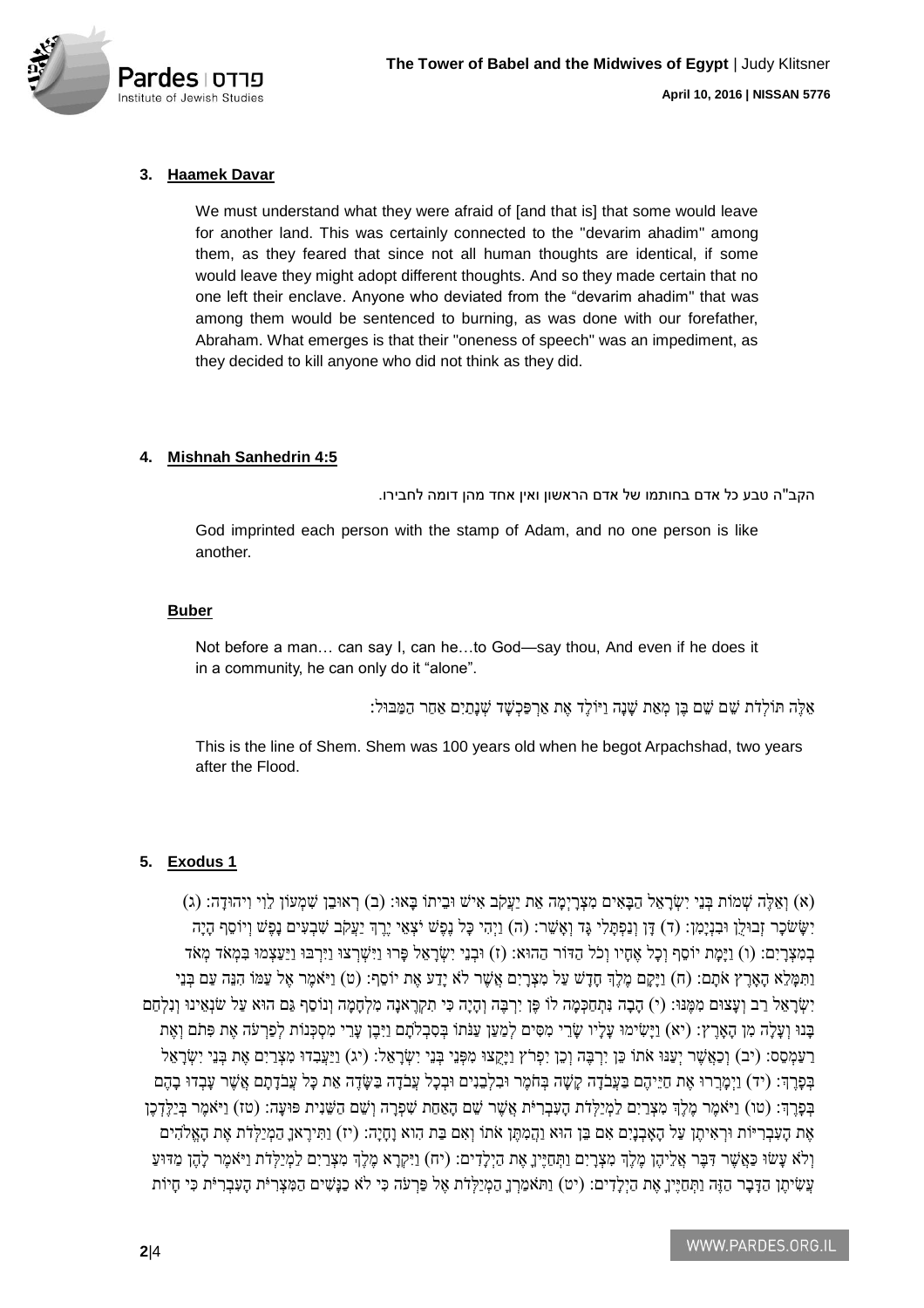

הֵּנָּה בְטֶרֶם תָּבוֹא אֲלֵהֶן הַמְיַלֵּדֶת וְיָלָדוּ: (כ) וַיֵּיטֶב אֱלֹהִים לַמְיַלְדֹת וַיִּרֶב הָעָם וַיַּעַצְמוּ מְאֹד: (כא) וַיְהִי כִּי יָרְאוּ הַמְיַלְדֹת אֶת הָאֱלֹהִים וַיַּעַשׂ לָהֶם בָּתִּים: (כב) וַיְצַו פַּרְעֹה לְכָל עַמּוֹ לֵאמֹר כָּל הַבֵּן הַיִּלֹוֹד הַיְאֹרָה תַּשְׁלִיכֻהוּ וְכָל הַבַת תְ חַיּון:

These are the names of the children of Israel who came to Egypt; with Jacob came each man and his household. Reuben, Simon, Levi and Judah; Issachar, Zebulun, and Benjamin; Dan and Naphtali, Gad and Asher. And all those who issued from Jacob were seventy, and Joseph was in Egypt. And Joseph died, and all his brothers, and all of that generation. And the children of Israel were fruitful and they and they swarmed and they increased and became very mighty, and the earth was filled with them. A new king arose over Egypt, who did not know Joseph. And he said to his nation, "Behold the nation of the children of Israel is greater and mightier than we are. Come let us deal cleverly with them [lit. him] lest they [lit. he] increase, and it will be when war occurs that they [lit. he] will join our enemies in fighting us, and rise up from the land." And they placed taskmasters over them [lit. him] to oppress them [lit. him] with their burdens; and they [lit. he] built storage cities for Pharaoh, Pitom and Ramses. But the more they oppressed them [lit. him], the more they [lit. he] increased and spread out, so they came to dread the Israelites. The Egyptians enslaved the children of Israel with hard labor. And they embittered their lives with hard labor, with mortar and bricks and with all kinds of work in the field—they enforced all labor ruthlessly.

The king of Egypt said to the Hebrew midwives, one whose name was Shifra and the other whose name was Puah. And he said, "When you birth the Hebrew women and you see them on the birthing stools, if it is a boy kill him, and if it is a girl let her live." And the midwives feared God, and did not do as the king of Egypt had said to them, and they let the children live. The king of Egypt called to the midwives and said to them, "Why have you done this thing, letting the children live?" And the midwives said to Pharaoh, "The Hebrew women are not like Egyptian women: they are vigorous. Before the midwife can come to them, they give birth." And God dealt well with the midwives; and the people multiplied and increased greatly. And because the midwives feared God, he established households for them. Then Pharaoh charged all his people saying, "Every boy that is born you shall throw in the Nile, but let every girl live."

## **6. Exodus 2**

ַוְיֵּלֶדְ אִישׁ מְּבֵית לֵוִי וַיִּקַח אֶת בַת לֵוְי... וַתֲּרֵד בַת פַּרְעֹּה לִרְחֹץ עַל הַיְאֹר וְנַעֲרֹתֶיהַ הֹלְכֹת עַל יַד הַיְאֹר וַתֲרֵא אֶת הַתֵּבָה בְּתוֹךְ הַסּוּף וַתִּשְׁלַח אֶת אֲמָתָהּ וַתִּקְחֶהָ: וַתִּפְתַּח וַתִּרְאֵהוּ אֶת הַיֶּלֶד וְהִנֵּה נַעַר בֹּכֶה וַתַּחָמֹל עָלָיו וַתֹּאמֶר מִיַּלְדֵי הָעָבְרִים זֶה: